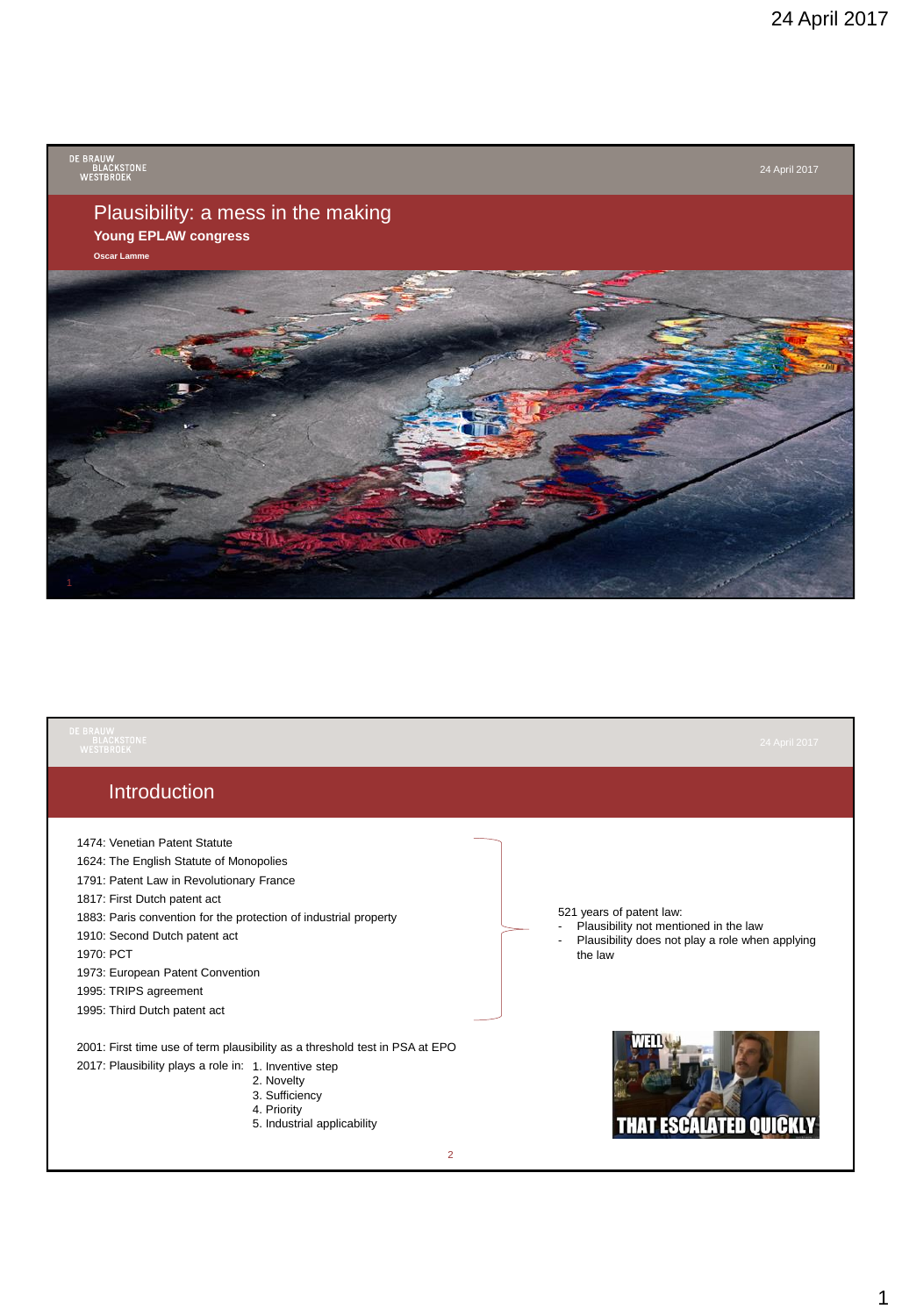| <b>DE BRAUW</b><br><b>BLACKSTONE</b><br><b>WESTBROEK</b>                                                                                                                                                                                                                           | 24 April 2017 |
|------------------------------------------------------------------------------------------------------------------------------------------------------------------------------------------------------------------------------------------------------------------------------------|---------------|
| Contents                                                                                                                                                                                                                                                                           |               |
| 1. Origin and development at EPO<br>- Inventive step<br>- Sufficiency<br>- Novelty, priority and industrial applicability<br>2. Plausibility in the Netherlands<br>- Inventive step, novelty, industrial applicability<br>- Sufficiency (and priority)<br>Concluding remarks<br>3. |               |
| 3                                                                                                                                                                                                                                                                                  |               |

| <b>DE BRAUW</b><br><b>BLACKSTONE</b><br>WESTBROEK                                                                                                                 | 24 April 2017 |
|-------------------------------------------------------------------------------------------------------------------------------------------------------------------|---------------|
| Plausibility: origin and development at EPO<br>Art. 56 EPC: Inventive step                                                                                        |               |
| Agrevo (T 0939/92) - 1995<br>. In PSA, when formulating problem, only "reasonably predictable", "fairly assumed", "credible"<br>effects can be taken into account |               |
| Schering (T 1045/98) - 2001                                                                                                                                       |               |
| • First time use of term "plausible" in context PSA                                                                                                               |               |
| <b>Johns Hopkins (T 1329/04) - 2005</b>                                                                                                                           |               |
| • Post-published evidence may only be taken into account when application makes effect plausible                                                                  |               |
| "The definition of an invention as being a contribution to the art, i.e. as solving a technical problem<br>and not merely putting forward one"                    |               |
| → Plausibility is part of PSA                                                                                                                                     |               |
| • Keeps speculative patents out                                                                                                                                   |               |
| • Technical effect can be taken into account only when it has been made plausible by application                                                                  |               |
| • A lack of plausibility by itself does not deprive a patent from patentability (so not a "requirement")                                                          |               |
| Δ                                                                                                                                                                 |               |
|                                                                                                                                                                   |               |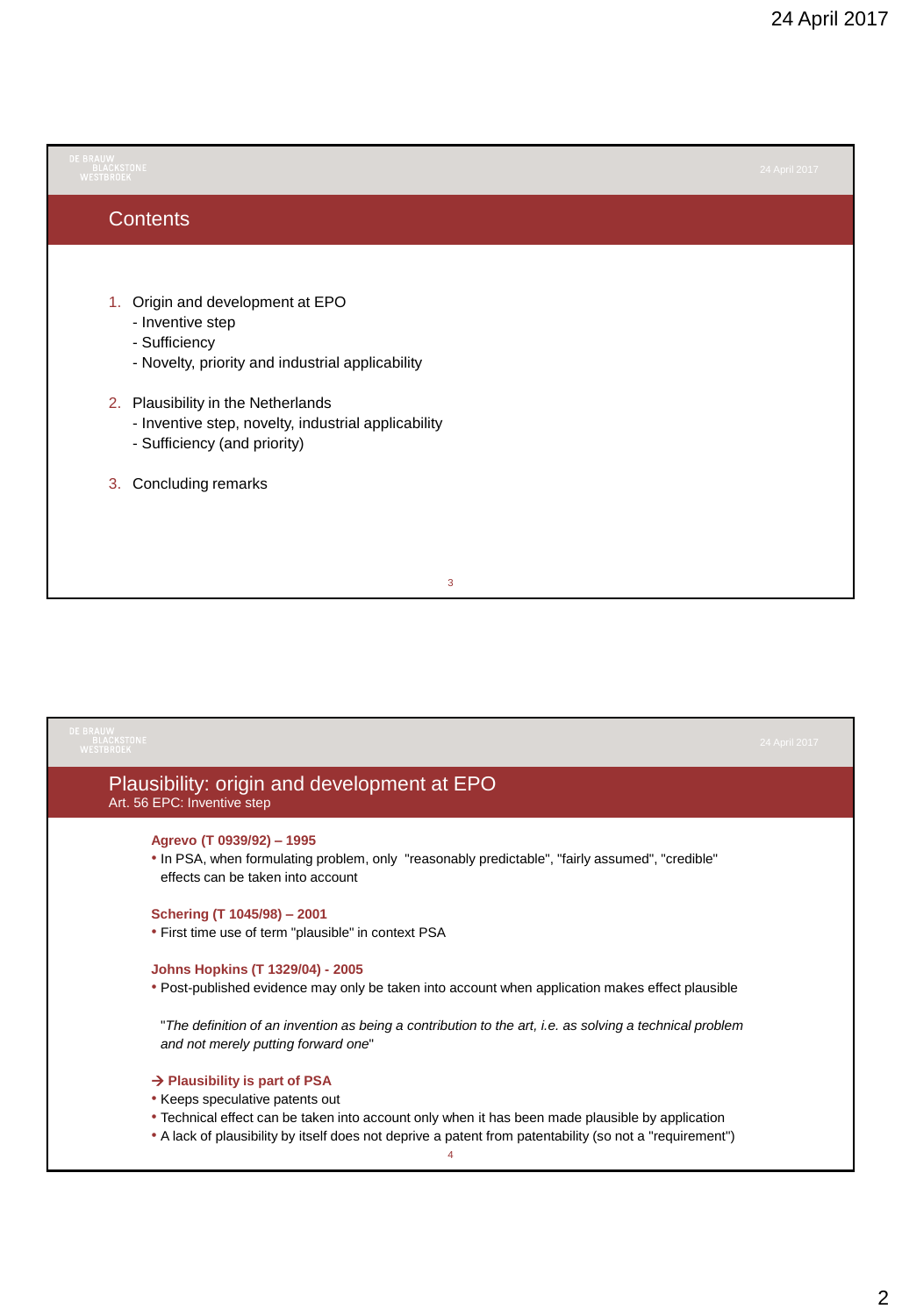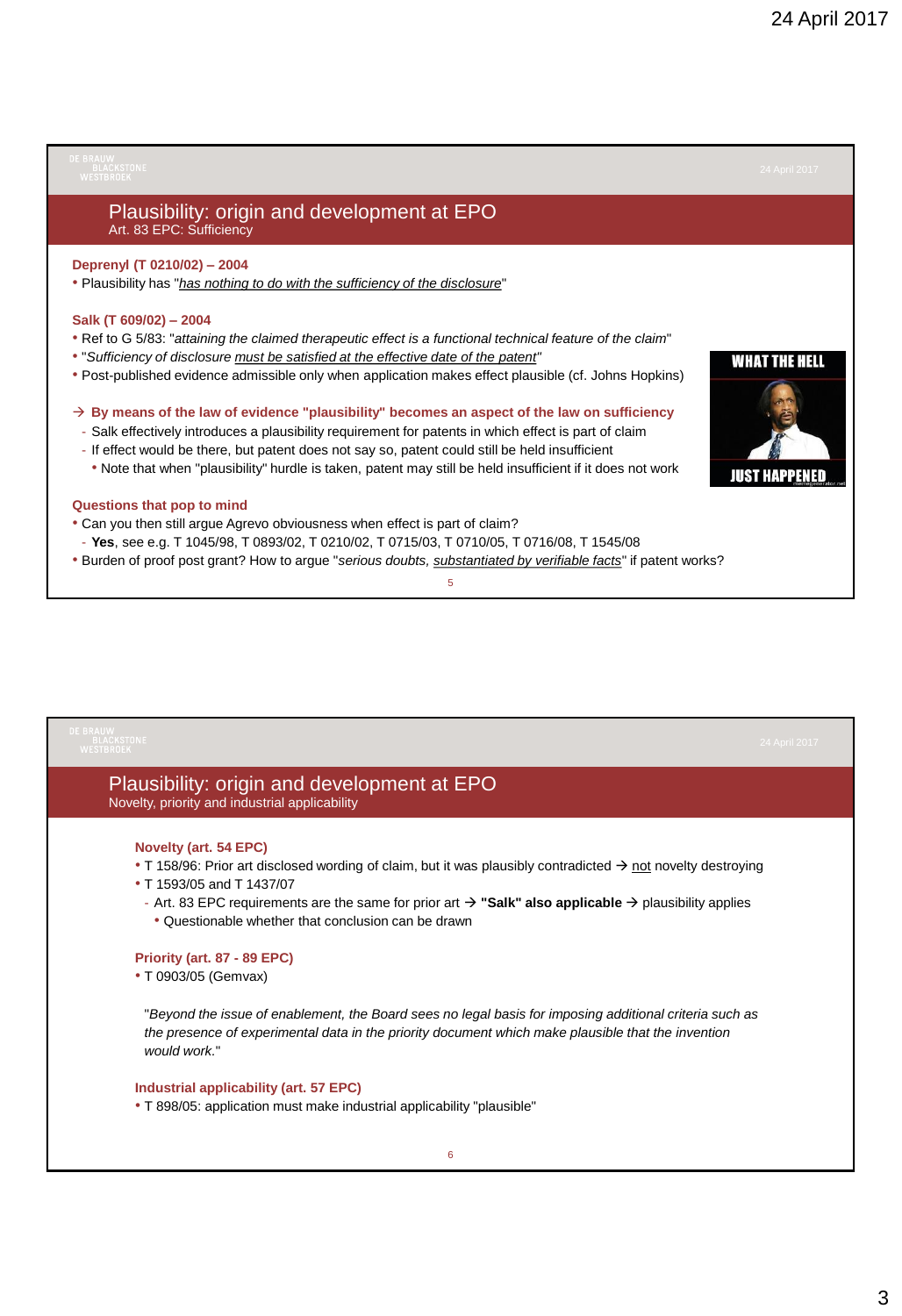### Plausibility: the Netherlands Inventive step, novelty, industrial applicability

### **Inventive step**

- Dutch courts apply the PSA and thus (also) follow Agrevo / Johns Hopkins
	- See e.g. Court of Appeal, 25-10-2016 (**Teva / Synthon**) which notes
	- It is established case-law at EPO and Dutch courts
	- It is a low threshold test
	- This qualification is probably inspired by UK courts (EPO has never said so)

#### **Novelty**

- District Court, 29-6-2016 (**MSD / Ono**)
	- First Dutch decision on role of plausibility with respect to novelty / prior art
	- When it concerns medical use claims, prior art is novelty destroying only when effect is made plausible
	- DC states that it follows the EPO (but did not investigate whether Dutch law is similar in this respect)

7

• Also see District Court, 27-7-2016 (**Astrazeneca / Sandoz**)

### **Industrial applicability**

• No Dutch case law

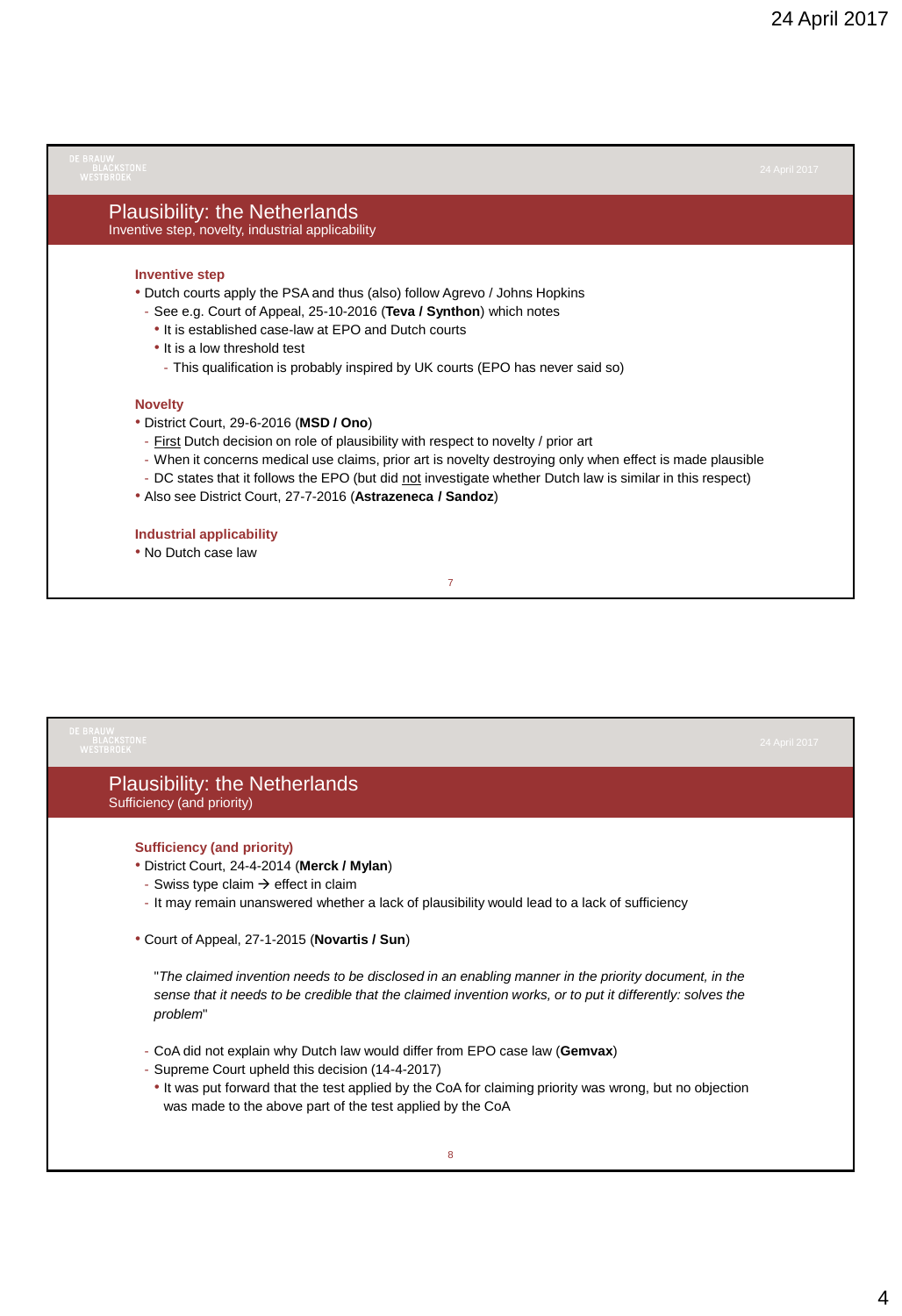# Plausibility: the Netherlands Sufficiency (and priority) **Sufficiency** • Court of Appeal, 26-4-2016 (**Ajinimoto / GBT**) - Both lack of inventive step and lack of sufficiency were argued based on a lack of effect, - Argument: application contains data for 2 amino acids only and no data that others would also work **ITS GETTING WEIRD** - CA starts by saying that burden of proof that patent would not work is on claimant. It then considers: "*Now that it is undisputed that the patent (reproducibly) works for at least 2 amino acids […] it is not*  **IN HERE** *immediately implausible that the patent actually works (reproducibly) for other amino acids*" • So CoA does not apply a plausibility "threshold" test - As to the admissibility of (post-published / post priority) evidence, CoA considers: • In national invalidation proceedings Dutch law of evidence applies in full  $\rightarrow$ No reason to not consider post-published evidence when examining the enablement of a patent  $\rightarrow$  *i.a.* based on post-published evidence CA refutes insufficiency argument SOMEONE WITH SOME DAMN COMMON 9

# Concluding remarks

### **Time to adopt a more holistic approach**

- Court of Appeal contradicts itself re plausibility and sufficiency in Novartis / Sun and Ajinimoto / GBT - In Sun / Novartis, Salk is (implicitly) applied
- Ajinimoto / GBT is not in line with Salk
- EPO applies plausibility in context of novelty as it continues on the same line as Salk
- So if Dutch Courts do the same, they should first make up their mind re Salk
- Does Dutch law of evidence contain same restrictions re the admissibility of evidence as Salk?

### **More importantly:**

- **1. Do we really need plausibility to infect all legal concepts within patent law?**
- For keeping "speculative" patents out, it seems sufficient apply a plausibility test within PSA only

## **2. Is it really a "low" threshold test? That is not what plausible means (in Dutch)**

- Should the hurdle not be higher than a "reasonable expectation of success"?

**THAT DOESN'T MAKE SENSE** 

*RIIT KEEP GOING*